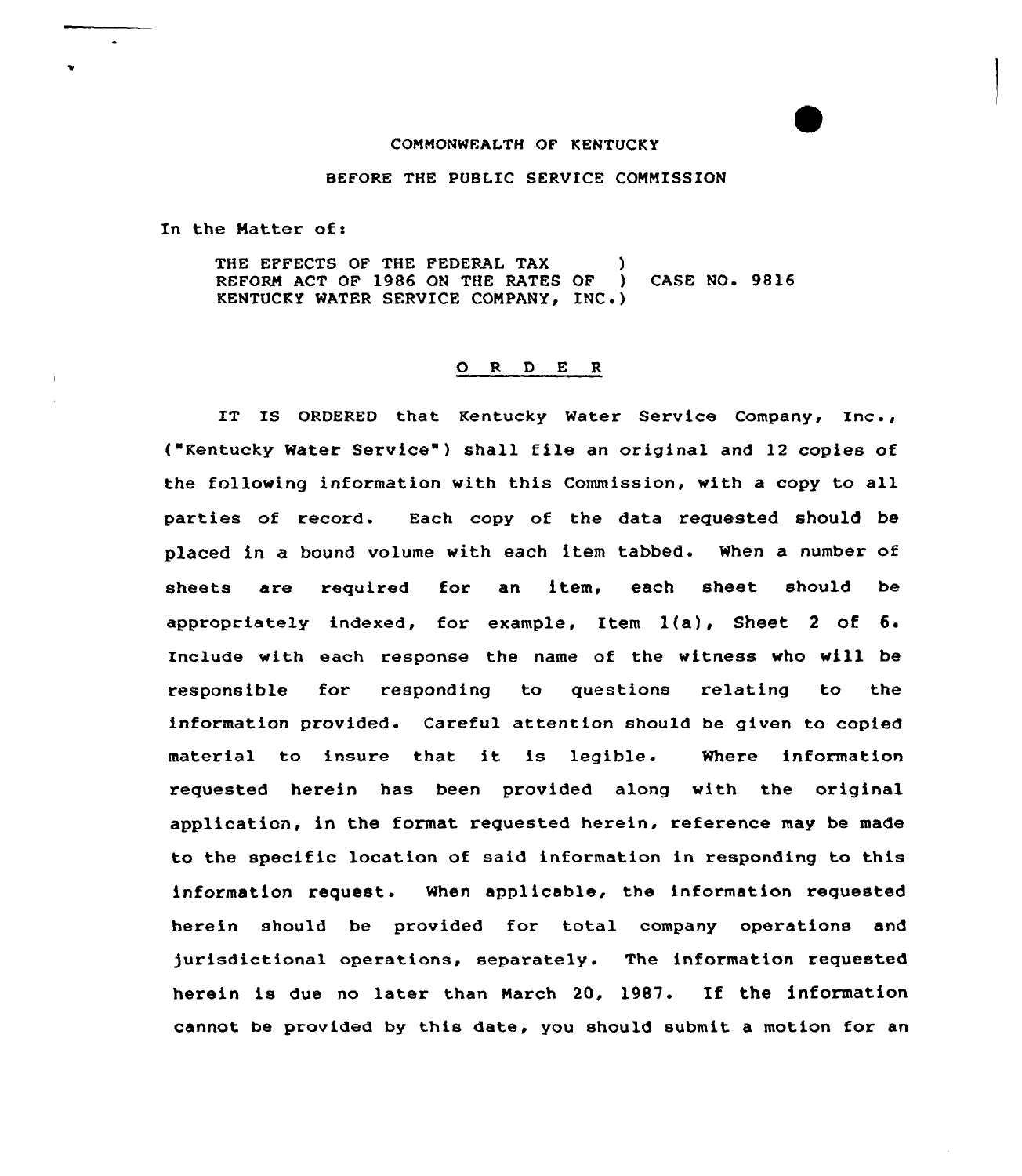extension of time stating the reason delay is necessary and include <sup>a</sup> date by which it will be furnished. Such motion will be considered by the Commission.

l. In response to the Commission's Order of December ll, 1986, responding utilities have made numerous adjustments to reflect the effects on revenue requirements of increases and decreases in tax expense resulting from the 1986 Tax Reform Act. In order to allow every utility the same opportunity to address the numerous elements contained in the various filings the following list of issues is provided. The effects of Items (1), (2) and (3) shall be addressed by all utilities. The effects of Items (4) through (20) should be addressed by each utility as applicable. For each item below, provide the dollar amount for each adjustment or, for items omitted, an explanation as to why the information is not being supplied. Include a detailed explanation and workpapers of how each amount was determined and a reconciliation of the sum of these adjustments to the total amount of revenue requirement affect included in the original application.

- $(1)$ Federal tax rate change — 46 to 34 percent.
- $(2)$ Amortization of excess deferred taxes.
	- (a) Depreciation related.
	- (b) Non-depreciation related.
- (3) Unbilled revenues.
- $(4)$ Alternative minimum tax.
- $(5)$ Kentucky income taxes.
- (6) Investment tax credits.
- (7) Capitalized overheads.